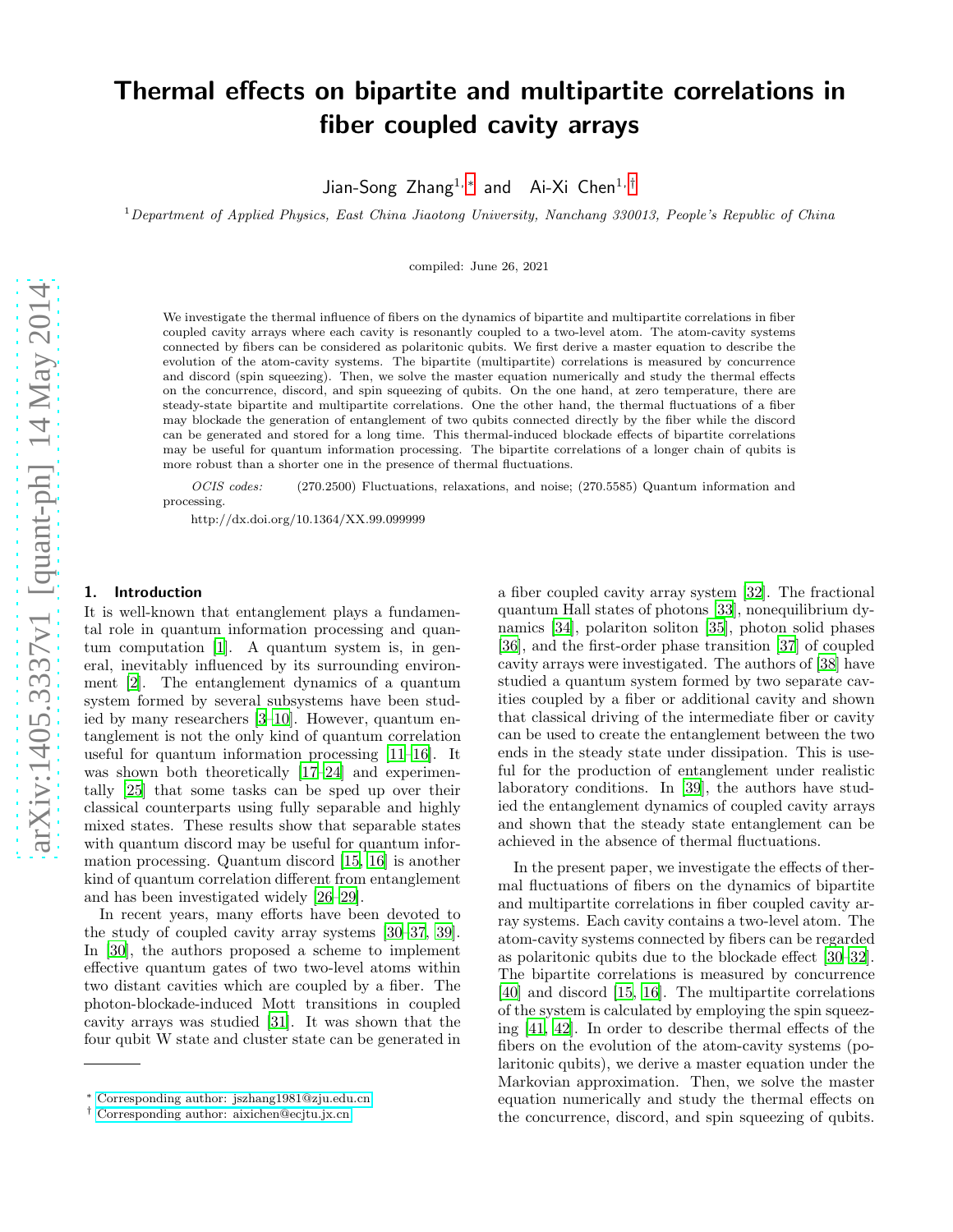

<span id="page-1-0"></span>Fig. 1. The schematic picture of fiber coupled cavity arrays. This model consists of N coupled atom-cavity system which are connected by N-1 fibers. Each atom-cavity system can be treated as a polaritonic qubit due to the blockade effect.

Our results show that both the bipartite and multipartite correlations can be generated and stored for a long time at zero temperature. One the other hand, the thermal fluctuations of a fiber could blockade the generation of entanglement of two qubits which are connected directly by the fiber. In contrast, the discord can be larger than zero. There is entanglement sudden death (ESD) phenomenon while the discord vanishes only in the asymptotic limit, i.e., there is no sudden death of discord. We also find that the bipartite correlations of a longer chain of qubits is more robust than a shorter one if the thermal fluctuations of fibers is taken into considered.

The organization of this paper is as follows. In section 2, we introduce the model and derive a master equation to describe the fiber coupled cavity array system. In section 3, we briefly review several measures of bipartite and multipartite correlations including concurrence, discord and spin squeezing. In section 4, we solve the master equation numerically and discuss the thermal effects of fibers on the dynamics of bipartite and multipartite correlations. In section 5, some conclusive remarks are given.

## 2. The model and master equation

We consider a system formed by  $N$  cavities connected by  $N-1$  fibers. Each cavity is resonantly coupled to a twolevel atom with frequency  $\omega_0$ . The schematic picture is shown in Fig[.1.](#page-1-0) The Hamiltonian for the present system is [\[31,](#page-7-3) [32\]](#page-7-4)

$$
H = H_0 + H_{at-cav} + H_{cav-fib}, \tag{1}
$$

$$
H_0 = \sum_j \left[\frac{\omega_j'}{2} (|e\rangle_j \langle e| - |g\rangle_j \langle g|) \right] \tag{2}
$$

$$
+\omega''_j a_j^{\dagger} a_j] + \sum_{j,\alpha} \nu_{j\alpha} b_{j\alpha}^{\dagger} b_{j\alpha},
$$

$$
H_{at-cav} = \sum_j^N g(a_j^{\dagger}|g\rangle_j \langle e| + h.c), \qquad (3)
$$

$$
H_{cav-fib} = \sum_{j,\alpha}^{J} \xi_{j\alpha} (a_j^{\dagger} b_{j\alpha} + a_{j+1}^{\dagger} b_{j\alpha} + h.c), \quad (4)
$$

with  $h.c$  denoting the Hermitian conjugate. We assume the cavity is a quantized single-mode field;  $a^{\dagger}$  and a are the creation and annihilation operators of the cavity field. The subscripts j and  $\alpha$  stand for site j and mode  $\alpha$  of fiber j;  $b_{j\alpha}^{\dagger}$  and  $\nu_{j\alpha}$  are the creation operator and frequency of mode  $\alpha$  in fiber j; g is the coupling strength between a cavity and the two-level atom within it;  $\xi_{j\alpha}$  is the coupling constant of cavity j and mode  $\alpha$  of fiber j;  $|e\rangle_j$  and  $|g\rangle_j$  are the excited and ground states of twolevel atoms. In the following, we assume the cavity and two-level atom is coupled resonantly, and the frequencies of all cavities as well as atoms of different sites are equal, i.e.,  $\omega'_j = \omega''_j = \omega_0$ .

The polaritonic states  $|n, \pm\rangle_j$  are defined as

$$
|n, \pm\rangle_j = \frac{1}{\sqrt{2}}(|n, g\rangle_j \pm |n - 1, e\rangle_j), \tag{5}
$$

with  $|n\rangle_i$  denoting the Fock state of the j-th cavity. It is worth noting that once a site of polariton is excited to  $|1,-\rangle$  it is impossible to excite further due to the blockade effect [\[31](#page-7-3), [32,](#page-7-4) [39\]](#page-7-2). Consequently, we can treat each polariton as an effective two-level atom with excited state  $|E\rangle_j = \frac{1}{\sqrt{j}}$  $\frac{1}{2}(|1, g\rangle_j - |0, e\rangle_j)$  and ground state  $|G\rangle_j = |g, 0\rangle_j$ . Therefore, the effective Hamiltonian of the present system is [\[31,](#page-7-3) [32,](#page-7-4) [39\]](#page-7-2)

$$
H^{eff} = H_0^{eff} + H_I^{eff},\tag{6}
$$

$$
H_0^{eff} = \frac{\omega}{2} \sum_j \sigma_j^z + \sum_{j,\alpha} \nu_{j\alpha} b_{j\alpha}^{\dagger} b_{j\alpha},
$$
  

$$
H_I^{eff} = \sum_{j,\alpha} (g_{j-1\alpha} \sigma_j^{-} b_{j-1\alpha}^{\dagger} + g_{j\alpha} \sigma_j^{-} b_{j\alpha}^{\dagger} + h.c), \quad (7)
$$

with  $\sigma_j^+ = |E\rangle_j \langle G|, \sigma_j^- = (\sigma_j^+)^\dagger = |G\rangle_j \langle E|, \sigma_j^z =$  $|E\rangle_j \langle E| - |G\rangle_j \langle G|, g_{j\alpha} = \xi_{j\alpha}/\sqrt{2}$  and  $\omega = \omega_0 - g$ .

Tracing out the degrees of freedoms of fibers, we have the following master equation of qubits in the interaction picture (for more details, see Appendix A)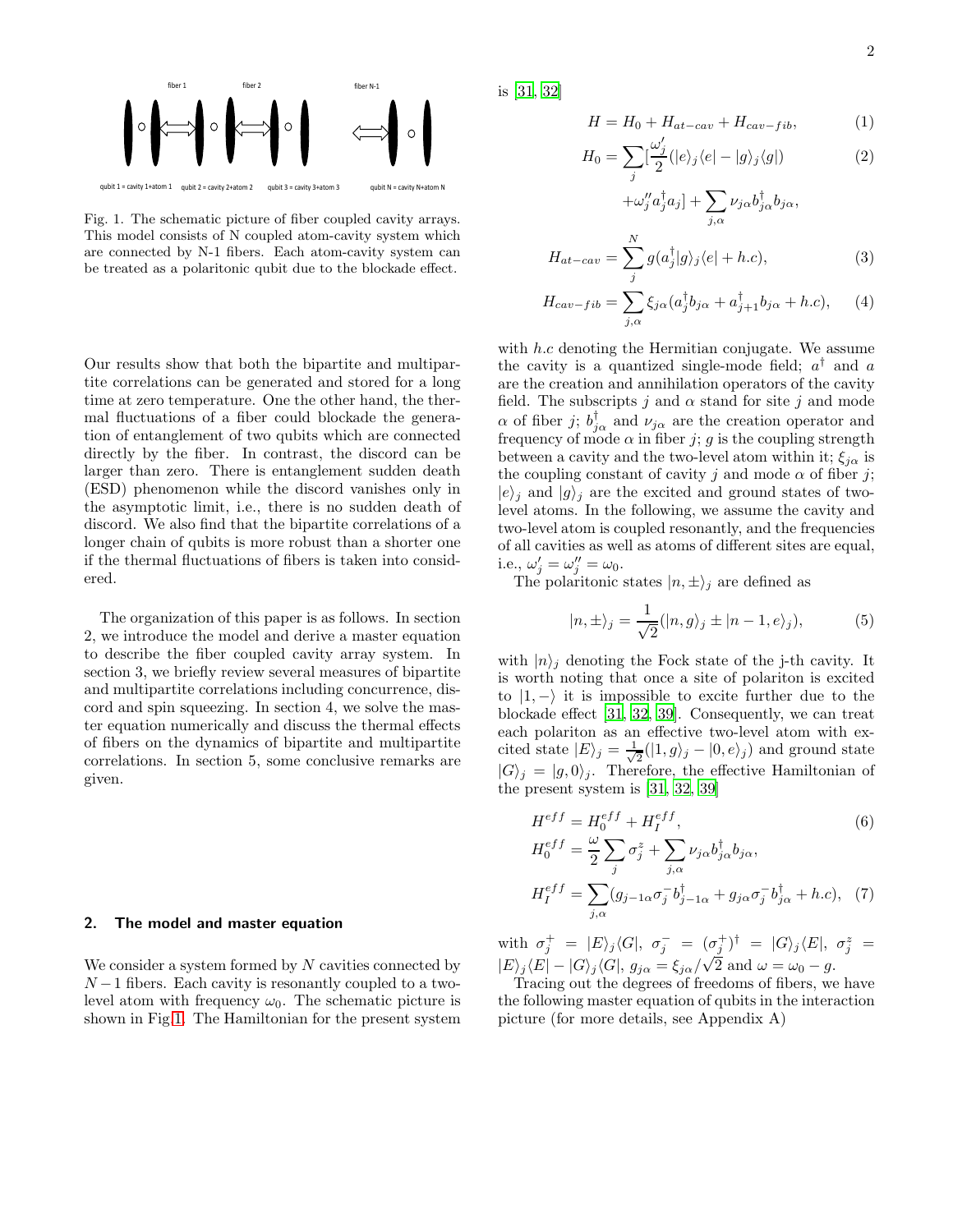$$
-3\,
$$

<span id="page-2-0"></span>
$$
\frac{d\rho_s}{dt} = \mathcal{L}[\rho_s] = \sum_j \gamma_j n_j \left[ 2(\sigma_j^+ + \sigma_{j+1}^+) \rho_s(\sigma_j^- + \sigma_{j+1}^-) - (\sigma_j^- + \sigma_{j+1}^-) (\sigma_j^+ + \sigma_{j+1}^+) \rho_s - \rho_s(\sigma_j^- + \sigma_{j+1}^-) (\sigma_j^+ + \sigma_{j+1}^+) \right]
$$

$$
+ \sum_j \gamma_j (n_j + 1) \left[ 2(\sigma_j^- + \sigma_{j+1}^-) \rho_s(\sigma_j^+ + \sigma_{j+1}^+) - (\sigma_j^+ + \sigma_{j+1}^+) (\sigma_j^- + \sigma_{j+1}^-) \rho_s - \rho_s(\sigma_j^+ + \sigma_{j+1}^+) (\sigma_j^- + \sigma_{j+1}^-) \right], (8)
$$

where  $\mathcal L$  is a superoperator. We note that in the case of  $n_i = 0$  for all sites, the above master equation reduces to the master equation of [\[39](#page-7-2)]. The authors of [\[39\]](#page-7-2) have studied the steady state entanglement in the absence of thermal fluctuations. In this work, we will investigated the thermal effects on bipartite and multipartite correlations carefully by solving the above master equation Eq.[\(8\)](#page-2-0) numerically. For the sake of simplicity, we assume  $\gamma_i = 1$  for all sites throughout this paper.

# 3. Measures of bipartite and multipartite correlations

Here, we briefly review some measures of bipartite and multipartite correlations including concurrence, discord, and spin squeezing.

## 3.A. Concurrence and discord

The entanglement of a  $2 \times 2$  quantum system which is described by density matrix  $\rho$  can be measured by concurrence which is defined as [\[40\]](#page-7-10)

$$
C = \max\{0, \lambda_1 - \lambda_2 - \lambda_3 - \lambda_4\},\tag{9}
$$

where the  $\lambda_i$  (i = 1, 2, 3, 4) are the square roots of the eigenvalues in decreasing order of the magnitude of the "spin-flipped" density matrix operator  $R = \rho(\sigma_y \otimes$  $(\sigma_y) \rho^* (\sigma_y \otimes \sigma_y)$  and  $\sigma_y$  is the Pauli Y matrix.

Quantum discord [\[14](#page-6-12)[–16\]](#page-6-5) is another kind of quantum correlation which is different from entanglement. For a bipartite system  $\rho^{AB}$ , the quantum mutual information is defined as

$$
\mathcal{I}(\rho^{AB}) = S(\rho^A) + S(\rho^B) - S(\rho^{AB}). \tag{10}
$$

Here  $S(\rho) = -Tr(\rho \log_2 \rho) = -\sum_i (\lambda_i \log_2 \lambda_i)$  is the von Neumann entropy of density matrix  $\rho$  with  $\lambda_i$  being the eigenvalues of density matrix  $\rho$ ;  $\rho^{A}(\rho^{B})$  is the reduced density matrix of  $\rho^{AB}$  by tracing out subsystem  $B(A)$ . To quantify quantum discord, the authors of [\[15](#page-6-9)] proposed to employ the von Neumann type measurements consisting of one-dimensional projector  $\{\mathcal{B}_i\}$  which acts on system B only with  $\sum_i \mathcal{B}_i = 1$ . The conditional density matrix of the total system after the von Neumann type measurements is [\[15\]](#page-6-9)

$$
\rho_{\mathcal{B}_i}^{AB} = \frac{1}{p_i} (I \otimes \mathcal{B}_i) \rho^{AB} (I \otimes \mathcal{B}_i),
$$
  
\n
$$
p_i = Tr((I \otimes \mathcal{B}_i) \rho^{AB} (I \otimes \mathcal{B}_i)),
$$
\n(11)

where  $p_i$  is the probability of the corresponding measurement. The quantum conditional entropy with respect to this kind of measurement is defined as

$$
S(\rho^{AB}|\{\mathcal{B}_i\}) = \sum_i p_i S(\rho_{\mathcal{B}_i}^{AB}). \tag{12}
$$

The corresponding quantum mutual information with respect to the measurement is defined by

$$
\mathcal{I}(\rho^{AB}|\{\mathcal{B}_i\}) = S(\rho^A) - S(\rho^{AB}|\{\mathcal{B}_i\}).
$$
 (13)

Here  $\mathcal{I}(\rho^{AB}|\{\mathcal{B}_i\})$  is the information obtained about system A after one performs measurement  $\mathcal{B}_i$  on subsystem B. The classical correlation is defined as [\[15](#page-6-9), [16](#page-6-5)]

$$
\mathcal{J}(\rho^{AB}) = \sup_{\{\mathcal{B}_i\}} \mathcal{I}(\rho^{AB} | \{\mathcal{B}_i\})
$$
  
= 
$$
S(\rho^A) - \min_{\{\mathcal{B}_i\}} [S(\rho^{AB} | \{\mathcal{B}_i\})].
$$
 (14)

The quantum discord is obtained by subtracting  $\mathcal J$  from the quantum mutual information  $\mathcal I$ 

$$
\mathcal{D}(\rho^{AB}) = \mathcal{I}(\rho^{AB}) - \mathcal{J}(\rho^{AB}). \tag{15}
$$

#### 3.B. Spin squeezing

In order to study multipartite quantum correlations, we adopt the measure spin squeezing which was introduced by Kitagawa and Ueda [\[41\]](#page-7-11). For a more recent review of spin squeezing, see Ref.[\[42\]](#page-7-12). The main advantage of spin squeezing as a measure of multipartite correlations is that it is relatively easy to generate and measure spin squeezing experimentally since spin-squeezing parameters only involve the first and second moments of the collective angular momentum operators. The spin squeezing is defined by [\[41\]](#page-7-11)

$$
\xi_s^2 = \frac{4(\Delta J_\perp)_{min}^2}{N},\tag{16}
$$

where  $N$  is the number of particles and the minimization in the above equation is taken over all directions denoted by ⊥, which are perpendicular to the mean spin direction  $\langle \overrightarrow{J}\rangle/|\langle \overrightarrow{J}\rangle|$ . After some algebra, the spin squeezing can be derived as [\[42](#page-7-12)]

$$
\xi_s^2 = \frac{2}{N} [\langle (\vec{J}_{\frac{n_1}{n_1}}^2 + \vec{J}_{\frac{n_1}{n_1}}^2) \rangle
$$
  
\n
$$
-\sqrt{\langle (\vec{J}_{\frac{n_1}{n_1}}^2 - \vec{J}_{\frac{n_1}{n_1}}^2) \rangle + 4cov(\vec{J}_{\frac{n_1}{n_1}}, \vec{J}_{\frac{n_2}{n_2}})],
$$
  
\n
$$
\vec{n}_1^2 = (-\sin \phi, \cos \phi, 0),
$$
  
\n
$$
\vec{n}_2^2 = (\cos \theta \cos \phi, \cos \theta \sin \phi, -\sin \theta),
$$
  
\n
$$
\theta = \arccos \frac{\langle J_z \rangle}{|\vec{J}|},
$$
  
\n
$$
cov(x, y) = \frac{1}{2} (\langle xy \rangle + \langle yx \rangle) - \langle x \rangle \langle y \rangle,
$$
 (17)

with

$$
\phi = \begin{cases} \arccos \frac{\langle J_x \rangle}{|\vec{J}|\sin \theta}, & \langle J_y \rangle > 0, \\ 2\pi - \arccos \frac{\langle J_x \rangle}{|\vec{J}|\sin \theta}, & \langle J_y \rangle \le 0. \end{cases}
$$
(18)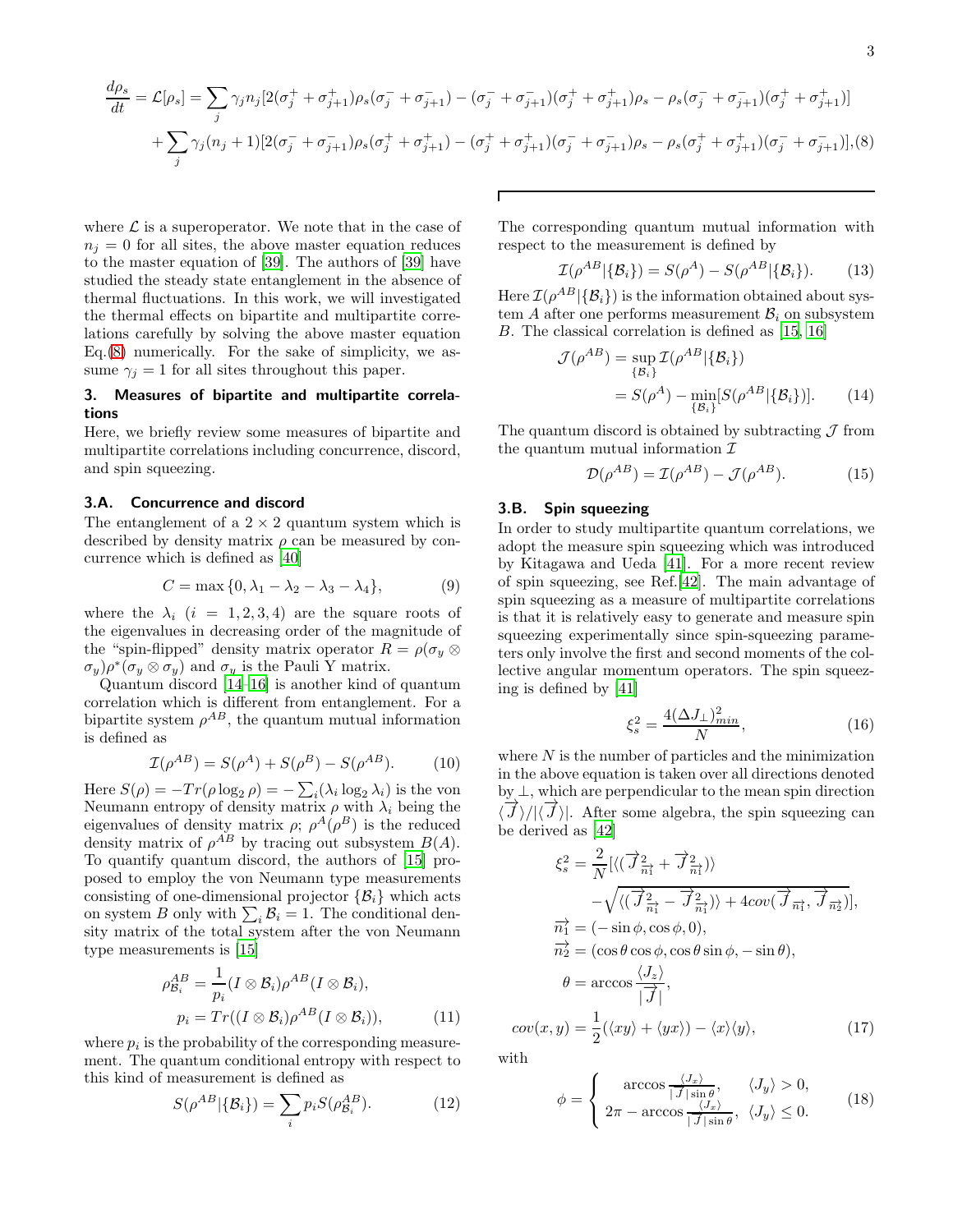

<span id="page-3-0"></span>Fig. 2. The concurrence and discord of two qubits are plotted as functions of time t for  $n_1 = 0.2$  and  $n_1 = 1$  with  $n_2 = 0$ ,  $N = 3$ , and the initial state is  $|\psi(0)\rangle = |GGG\rangle$ .

In the case of  $\xi_s^2$  < 1, there is multipartite quantum correlations. Spin squeezing is naturally connected with quantum correlations such as entanglement [\[42\]](#page-7-12). It has a very close relation with concurrence and is significant for entanglement detection. But, spin squeezing and pairwise entanglement are different. In fact, a spin squeezed state with  $\xi_s^2 < 1$  is pairwise entangled, while a pairwise entangled state may not be spin-squeezed according to the squeezing parameter (see page 116 of [\[42](#page-7-12)]).

## 4. Thermal effects on dynamics of correlations

In this section, we solve the master equation numerically and calculate bipartite and multipartite correlations of the fiber coupled cavity arrays using concurrence, discord, and spin squeezing. At zero temperature, if all the qubits are initially prepared in ground states  $|\Psi_G\rangle = |GG \cdots G\rangle = |G\rangle_1 |G\rangle_2 \cdots |G\rangle_N$ , then the system will not evolve due to the fact that  $\mathcal{L}[\Psi_G\rangle\langle\Psi_G|] = 0$ (see Eq. $(8)$ ). Therefore, no bipartite and multipartite correlations will be generated if all the qubits are initially prepared in ground states when the fibers are at zero temperature.

#### 4.A. Bipartite correlations

#### 4.A.1. Ground states

Now, we consider the influence of thermal fluctuations on bipartite correlations for different initial states. If we increase the temperature of fibers, then there is bipartite correlations when the qubits are initially prepared in ground states  $|\Psi_G\rangle$  as one can see from Fig[.2.](#page-3-0) We assume  $N = 3$ ,  $n_1 > 0$ , and  $n_2 = 0$  in Fig[.2.](#page-3-0) The concurrence of qubits 2 and 3 denoted by  $C_{23}(t)$  first increases with time and then reaches a maximal value. Comparing Fig[.2\(](#page-3-0)a) and Fig.2(c), one can find the max-



<span id="page-3-1"></span>Fig. 3. The concurrence and discord of two qubits are plotted as functions of time t for  $n_1 = 0$  and  $n_1 = 0.2$  with  $n_2 = 0$ ,  $N = 3$ , and the initial state is  $|\psi(0)\rangle = |EEE\rangle$ .



<span id="page-3-2"></span>Fig. 4. The spin squeezing of the sytem are plotted as functions of time t for different initial states with  $N = 3$  and  $n_1 = n_2 = n$ .

imal value of  $C_{23}$  will be enhanced by increasing the temperature of fibers. As the system evolves, qubits 2 and 3 become separable eventually, i.e., there is ESD phenomenon [\[3](#page-6-2), [4\]](#page-6-13). This implies that the thermal fluctuations of environments may play a constructive role in the present model. However, we should note that the entanglement of qubits will be destroyed when the temperature is high enough. In the case of  $n_1 = n_2 = 0.2$ there is no entanglement of qubits. However, there is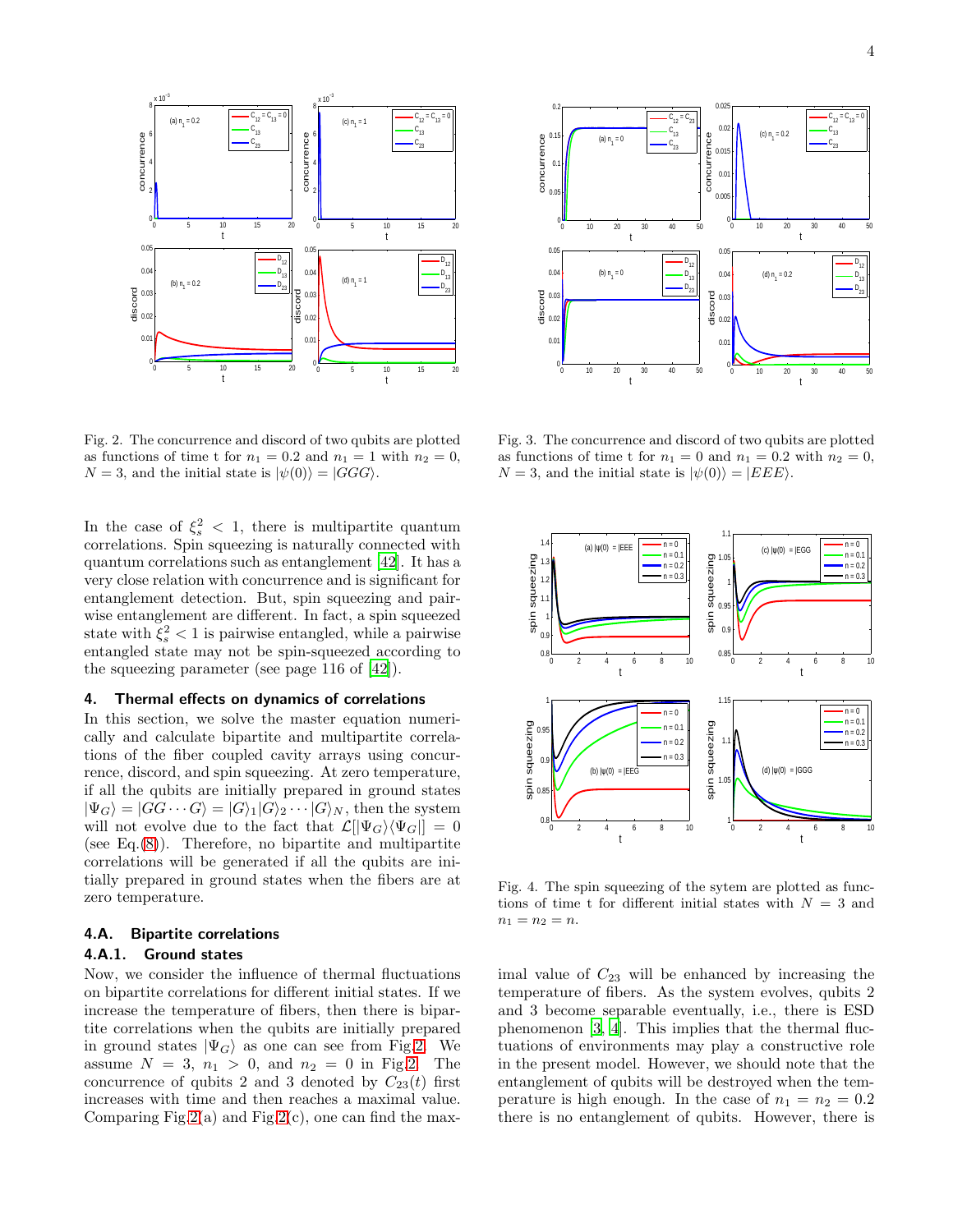

<span id="page-4-0"></span>Fig. 5. The concurrence and discord of two qubits are plotted as functions of time t for  $n_2 = 0.2$  and  $n_2 = 1$  with  $n_1 = n_3 =$  $n_4 = 0, N = 5$ , and the initial state is  $|\psi(0)\rangle = |GGGGG\rangle$ .

steady sate discord of qubits as one can clearly see from Fig[.2\(](#page-3-0)b) and Fig.2(d). It is worth noting that the concurrence of qubits 1 and 2  $(C_{12})$  as well as 1 and 3  $(C_{13})$ are always zero. This indicates that the thermal fluctuations of fiber 1 which connects qubits 1 and 2 as well as qubits 1 and 3 will prevent the generation of entanglement between these qubits.

## 4.A.2. Excited states

In Fig[.3,](#page-3-1) we plot concurrence and discord of two qubits for  $n_1 = 0$  ((a) and (b)) and  $n_1 = 0.2$  ((c) and (d)) with  $N = 3$ ,  $n_2 = 0$ , and  $|\psi(0)\rangle = |EEE\rangle$ . From Fig[.3\(](#page-3-1)a), we find the entanglement of two qubits does not increase smoothly, i.e., it suddenly becomes larger than zero as the system evolves. This phenomenon is called entanglement sudden birth (ESB) [\[44\]](#page-7-13). Compared to qubits 1 and 2 (or qubits 2 and 3), it takes a longer time for qubits 1 and 3 to become entangled. In the case of  $n_1 = 0$ , the steady state entanglement or discord of qubits are the same. If we increase the temperature of fiber 1, there is ESD of qubits 2 and 3. Note that qubits 1 and 2 (or qubits 1 and 3) are always separable, i.e., the thermal fluctuations of fiber 1 will blockade the generation of entanglement of qubits 1 and 2 as well as qubits 1 and 3 which are connected by fiber 1. In the case of  $n_1 = 0.2$ , there is steady state discord. Different from the case of  $n_1 = 0$ , the values of steady state discord are different for different qubits.



<span id="page-4-1"></span>Fig. 6. The concurrence and discord of two qubits are plotted as functions of time t for  $n_2 = 0.2$  and  $n_2 = 1$  with  $n_1 = n_3 =$  $n_4 = 0, N = 5$ , and the initial state is  $|\psi(0)\rangle = |EEEEE\rangle$ .

## 4.B. Multipartite correlations

The multipartite correlations is measured by spin squeezing  $\xi_s^2$  introduced by Kitagawa and Ueda [\[41](#page-7-11)]. In Fig[.4,](#page-3-2) we plot spin squeezing of qubits as functions of time for different initial states and several average number of photons of fibers n with  $N = 3$ . If all the fibers are in zero temperature, then the spin squeezing  $\xi_s^2$  can always be smaller than 1 which implies there is multipartite correlations of qubits in the absence of thermal fluctuations. When the initial state is  $|GGG\rangle$ , the spin squeezing of the system is larger or equal to 1. The dynamics of spin squeezing for different initial states are different. For instance, if the initial state is  $|EEE\rangle$ , the spin squeezing first increases with time (lager than 1) and then reaches the maximal value. Finally, it will be a constant. However, if the system is initially prepared in state  $|EEG\rangle$ , the spin squeezing first decreases with time and then reaches the minimal value. Most of time, the spin squeezing is smaller than 1 which indicates that there is multipartite correlations if the initial state is  $|EEG\rangle$  as one can see from Fig[.5\(](#page-4-0)b).

#### 4.C. Influence of the number of qubits

We now turn to discuss the influence of the number of qubits on the dynamics of quantum correlations. As we have noted previously, for a system formed by 3 qubits, the entanglement of two qubits which are not connected directly by fibers can only exist for a short time, i.e., the entanglement of two qubits will be completely destroyed by the thermal fluctuations of fibers eventually. How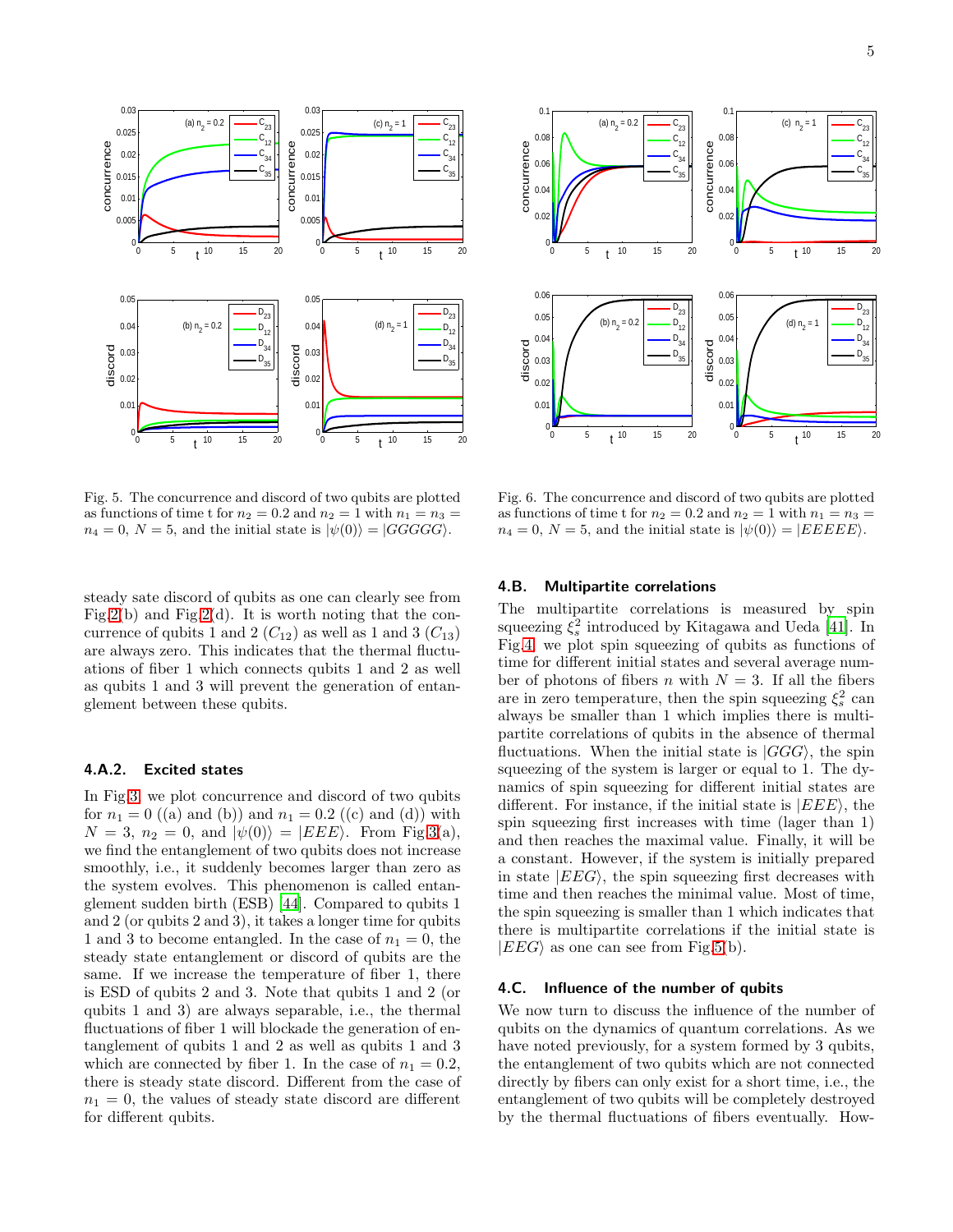ever, there is steady state entanglement for a system of 5 qubits as one can see from Figs[.5](#page-4-0) and [6.](#page-4-1) In Fig[.5,](#page-4-0) the initial state is  $|GGGGG\rangle$  and  $n_1 = n_3 = n_4 = 0$ . The temperature of fiber 2 is larger than zero. Comparing the red lines of Fig[.5,](#page-4-0) we see that the influence of thermal fluctuations of fiber on the dynamics of concurrence and discord is very different. In Fig[.5\(](#page-4-0)a) and Fig.5(c), the steady state concurrence  $C_{23}$  is the minimal of all concurrence. However, the steady state discord  $D_{23}$  is the maximal one. Therefore, systems with more entanglement may have less discord.

## 5. Conclusions

In the present paper, we have investigated the influence of thermal fluctuations of fibers on the bipartite and multipartite correlations of fiber coupled cavity array systems. Each cavity is resonantly coupled to a two-level atom. The atom-cavity systems which are connected by fibers can be considered as polaritonic qubits due to the blockade effect. First, we derived a master equation to describe the dynamics of the model by using the standard techniques of quantum theory. In the absence of thermal fluctuations of fibers, this master equation reduces to the previous results [\[39](#page-7-2)]. The master equation was solved numerically and thermal effects of fibers on the concurrence, discord, and spin squeezing of qubits was discussed. At zero temperature, the entanglement, discord, and spin squeezing can be preserved for a long time. The thermal fluctuations of fibers destroys the

steady state correlations. Eventually, two qubits becomes completely separable while the discord of them vanishes only asymptotically. In particular, the thermal fluctuations of a fiber may blockade the generation of entanglement of two qubits connected directly by the fiber. Evidently, the discord behaves very differently from the entanglement since the discord can be generated and stored for a long time. This thermal-induced blockade effects of bipartite correlations allows us to prevent the generation of one kind of quantum correlations (entanglement) while permitting the generation of others such as discord. We also discuss the influence of the number of sites on the dynamics of quantum correlations and found that the bipartite correlations of a longer chain of qubits is more robust than a shorter one in the presence of thermal fluctuations. In addition, we found that systems with more entanglement may have less discord.

## Acknowledgement

This work is supported by National Natural Science Foundation of China with Grant Nos. 11047115, 11365009 and 11065007, the Scientific Research Foundation of Jiangxi with Grant No. 20122BAB212008, and the Scientific Research Foundation of Jiangxi Provincial Department of Education with Grant No. GJJ12294.

# Appendix A: Derivation of master equation

Here, we derive the master equation of Eq.[\(8\)](#page-2-0). The reduced density matrix of the system in the interaction picture obeys the following master equation(we have set  $\hbar = 1$ ) [\[43\]](#page-7-14)

<span id="page-5-0"></span>
$$
\frac{d\rho_s(t)}{dt} = -iTr_B[V(t), \rho_s(0) \otimes \rho_B] - Tr_B \int_0^\infty dt'[V(t), [V(t'), \rho_s(t') \otimes \rho_B]]. \tag{A1}
$$

Note that  $\rho_B$  is the density matrix of the bath. In the present model, we treat the fibers as the thermal bath. The interaction Hamiltonian in the interaction picture is

$$
V(t) = e^{iH_0^{eff}} H_I^{eff} e^{-iH_0^{eff}t} = \sum_{j,\alpha} (e^{-i\Delta_{j-1\alpha}t} g_{j-1\alpha} \sigma_j^- b_{j-1\alpha}^\dagger + e^{-i\Delta_{j\alpha}t} g_{j\alpha} \sigma_j^- b_{j\alpha}^\dagger + h.c),\tag{A2}
$$

with  $\Delta_{i\alpha} = \omega - \nu_{i\alpha}$ . Using the relations [\[43](#page-7-14), [44](#page-7-13)]

$$
\langle b_{j\alpha}^{\dagger} b_{j'\alpha'} \rangle = n_j \delta_{jj'} \delta_{\alpha\alpha'},\tag{A3}
$$

$$
\langle b_{j\alpha} b_{j'\alpha'}^{\dagger} \rangle = (n_j + 1)\delta_{jj'} \delta_{\alpha\alpha'}, \tag{A4}
$$

$$
\sum_{\alpha} |g_{j\alpha}|^2 e^{\pm i\Delta_{j\alpha}t} = \sum_{\alpha} |g_{j\alpha}|^2 e^{\pm i(\omega - \nu_{j\alpha})t} = \gamma_j \delta(t),\tag{A5}
$$

we obtain the following relations after some algebra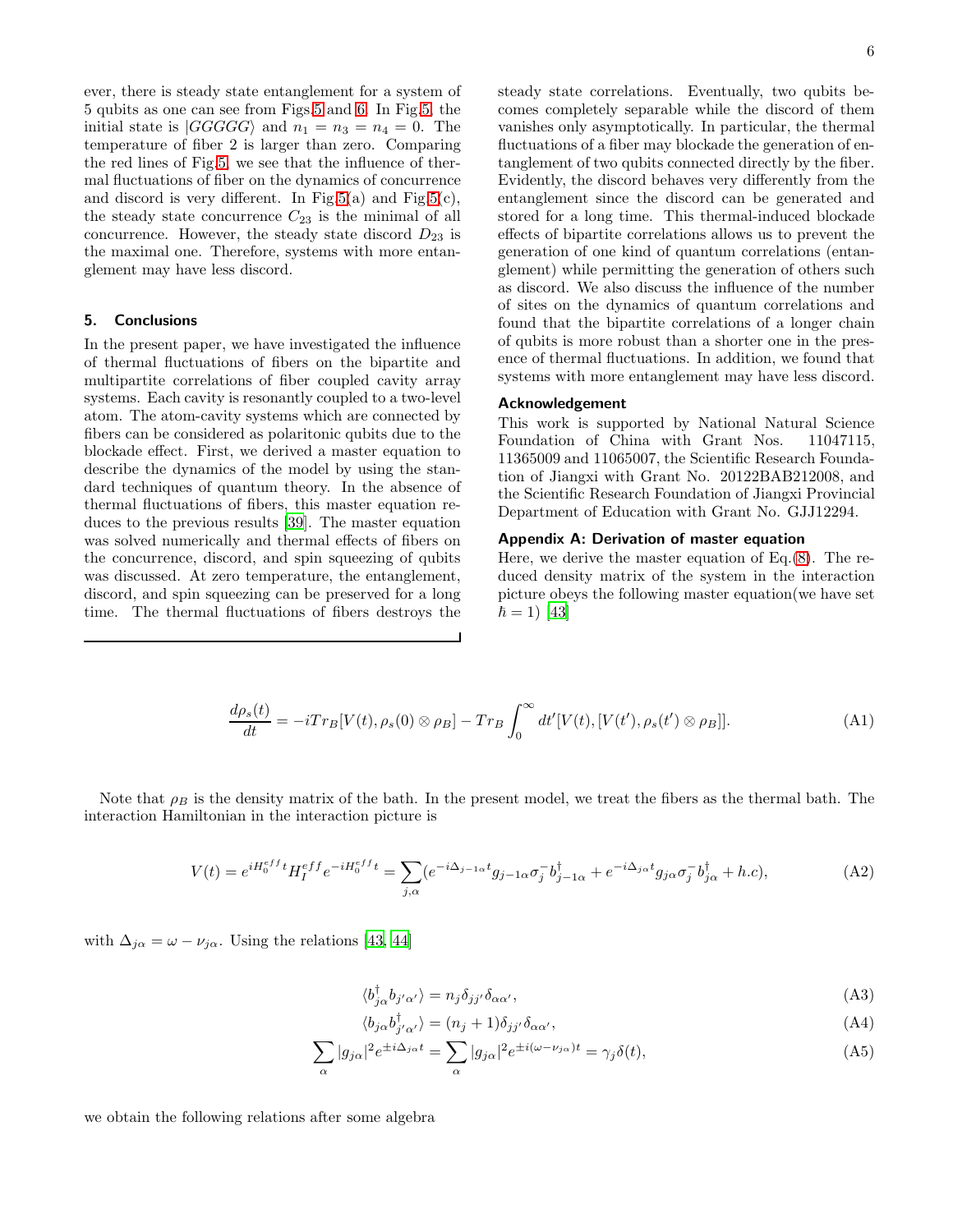$$
Tr_{B} \int_{0}^{\infty} dt' V(t) V(t') \rho_{s}(t') \otimes \rho_{B} = \sum_{j} \gamma_{j} [n_{j}(\sigma_{j}^{-} + \sigma_{j+1}^{-}) (\sigma_{j}^{+} + \sigma_{j+1}^{+}) + (n_{j} + 1)(\sigma_{j}^{+} + \sigma_{j+1}^{+}) (\sigma_{j}^{-} + \sigma_{j+1}^{-})] \rho_{s}, \quad (A6)
$$
  
\n
$$
Tr_{B} \int_{0}^{\infty} dt' V(t) \rho_{s}(t') \otimes \rho_{B} V(t') = \sum_{j} \gamma_{j} [(n_{j} + 1)(\sigma_{j}^{-} + \sigma_{j+1}^{-}) \rho_{s} (\sigma_{j}^{+} + \sigma_{j+1}^{+}) + n_{j}(\sigma_{j}^{+} + \sigma_{j+1}^{+}) \rho_{s} (\sigma_{j}^{-} + \sigma_{j+1}^{-})] [A7]
$$
  
\n
$$
Tr_{B} \int_{0}^{\infty} dt' V(t') \rho_{s}(t') \otimes \rho_{B} V(t) = \sum_{j} \gamma_{j} [(n_{j} + 1)(\sigma_{j}^{-} + \sigma_{j+1}^{-}) \rho_{s} (\sigma_{j}^{+} + \sigma_{j+1}^{+}) + n_{j}(\sigma_{j}^{+} + \sigma_{j+1}^{+}) \rho_{s} (\sigma_{j}^{-} + \sigma_{j+1}^{-})] [A8]
$$
  
\n
$$
Tr_{B} \int_{0}^{\infty} dt' \rho_{s}(t') \otimes \rho_{B} V(t') V(t) = \sum_{j} \gamma_{j} \rho_{s} [n_{j}(\sigma_{j}^{-} + \sigma_{j+1}^{-}) (\sigma_{j}^{+} + \sigma_{j+1}^{+}) + (n_{j} + 1)(\sigma_{j}^{+} + \sigma_{j+1}^{+}) (\sigma_{j}^{-} + \sigma_{j+1}^{-})]. \quad (A9)
$$

Г

In Eq.[\(A1\)](#page-5-0), the first term  $-iTr_B[V(t), \rho_s(0) \otimes \rho_B]$  is zero due to the properties of thermal bath  $\langle b_k \rangle = \langle b_k^{\dagger} \rangle = 0.$ Combing the above equations and  $Eq.(A1)$  $Eq.(A1)$ , we can get the master equation of Eq.[\(8\)](#page-2-0).

#### References

- <span id="page-6-0"></span>[1] M. A. Nielsen and I. L. Chuang, Quantum Computation and Quantum Information (Cambridge University Press, Cambridge, 2000).
- <span id="page-6-1"></span>[2] H. P. Breuer and F. Petruccione, The Theory of Open Quantum Systems (Oxford University Press, Oxford, 2007).
- <span id="page-6-2"></span>[3] T. Yu and J. H. Eberly, "Finite-Time Disentanglement Via Spontaneous Emission," Phys. Rev. Lett. 93, 140404  $(2004).$
- <span id="page-6-13"></span>[4] T. Yu and J. H. Eberly, "Sudden Death of Entanglement," Science (London) 323, 598 (2009).
- [5] A. R. P. Rau, M. Ali and G. Alber, "Hastening, delaying, or averting sudden death of quantum entanglement," Europhys. Lett. 82, 40002 (2008).
- [6] Y. Wu, "Simple algebraic method to solve a coupledchannel cavity QED model," Phys. Rev. A 54, 4534 (1996).
- [7] Y. Wu, X. Yang, and Y. Xiao, "Analytical Method for Yrast Line States in Interacting Bose-Einstein Condensates," Phys. Rev. Lett. 86, 2200 (2001).
- [8] J. S. Zhang, J. B. Xu, and Q. Lin, "Controlling entanglement sudden death in cavity QED by classical driving fields," Eur. Phys. J. D 51, 283 (2009).
- [9] J. S. Zhang, A. X. Chen, and M. Abdel-Aty, "Two atoms in dissipative cavities in dispersive limit: entanglement sudden death and long-lived entanglement," J. Phys. B: At. Mol. Opt. Phys. 43, 025501 (2010).
- <span id="page-6-3"></span>[10] J. S. Zhang, L. Chen, M. Abdel-Aty, and A. X. Chen, "Sudden death and robustness of quantum correlations in the weak- or strong-coupling regime ," Eur. Phys. J. D 66:2 (2012).
- <span id="page-6-4"></span>[11] C. H. Bennett, D. P. DiVincenzo, C. A. Fuchs, T. Mor, E. Rains, P. W. Shor, J. A. Smolin, and W. K. Wootters, "Quantum nonlocality without entanglement," Phys. Rev. A 59, 1070 (1999).
- [12] M. Horodecki, P. Horodecki, R. Horodecki, J. Oppenheim, A. Sen, U. Sen, and B. Synak-Radtke, "Local versus nonlocal information in quantum-information theory: Formalism and phenomena," Phys. Rev. A 71, 062307 (2005).
- [13] J. Niset and N. J. Cerf, "Multipartite Nonlocality without Entanglement in Many Dimensions," Phys. Rev. A

74, 052103 (2006).

- <span id="page-6-12"></span>[14] K. Modi, A. Brodutch, H. Cable, T. Paterek, and V. Vedral, "The classical-quantum boundary for correlations: Discord and related measures," Rev. Mod. Phys. 84, 1655 (2012).
- <span id="page-6-9"></span>[15] H. Ollivier and W. H. Zurek, "Quantum Discord: A Measure of the Quantumness of Correlations," Phys. Rev. Lett. 88, 017901 (2001).
- <span id="page-6-5"></span>[16] L. Henderson and V. Vedral, "Classical, quantum and total correlations," J. Phys. A 34, 6899 (2001).
- <span id="page-6-6"></span>[17] S. L. Braunstein, C. M. Caves, R. Jozsa, N. Linden, S. Popescu and R. Schack, "Separability of Very Noisy Mixed States and Implications for NMR Quantum Computing," Phys. Rev. Lett. 83, 1054 (1999).
- [18] D. A. Meyer, "Sophisticated Quantum Search Without Entanglement," Phys. Rev. Lett. 85, 2014 (2000).
- [19] A. Datta, S. T. Flammia, and C. M. Caves, "Entanglement and the Power of One Qubit," Phys. Rev. A 72, 042316 (2005).
- [20] A. Datta and G. Vidal, "Role of entanglement and correlations in mixed-state quantum computation," Phys. Rev. A 75, 042310 (2007).
- [21] A. Datta, A. Shaji, and C. M. Caves, "Quantum Discord and the Power of One Qubit," Phys. Rev. Lett. 100, 050502 (2008).
- [22] R. Dillenschneider, "Quantum discord and quantum phase transition in spin chains," Phys. Rev. B 78, 224413 (2008).
- [23] M. S. Sarandy, "Classical correlation and quantum discord in critical systems," Phys. Rev. A 80, 022108 (2009).
- <span id="page-6-7"></span>[24] J. Cui and H. Fan, "Correlations in the Grover search," J. Phys. A: Math. Theor. 43, 045305 (2010).
- <span id="page-6-8"></span>[25] B. P. Lanyon, M. Barbieri, M. P. Almeida, and A. G. White, "Experimental Quantum Computing without Entanglement," Phys. Rev. Lett. 101, 200501 (2008).
- <span id="page-6-10"></span>[26] B. Wang, Z. Y. Xu, Z. Q. Chen, and M. Feng, "Non-Markovian effect on the quantum discord," Phys. Rev. A 81, 014101 (2010).
- [27] A. Auyuanet and L. Davidovich, "Quantum correlations as precursors of entanglement," Phys. Rev. A 82, 032112 (2010).
- [28] Z. Y. Sun, L. Li, K. L. Yao, G. H. Du, J. W. Liu, B. Luo, N. Li, and H. N Li, "Quantum discord in matrix product systems," Phys. Rev. A 82, 032310 (2010).
- <span id="page-6-11"></span>[29] T. Werlang, S. Souza, F. F. Fanchini, and C. J. Villas Boas, "Robustness of quantum discord to sudden death," Phys. Rev. A **80**, 024103 (2009).